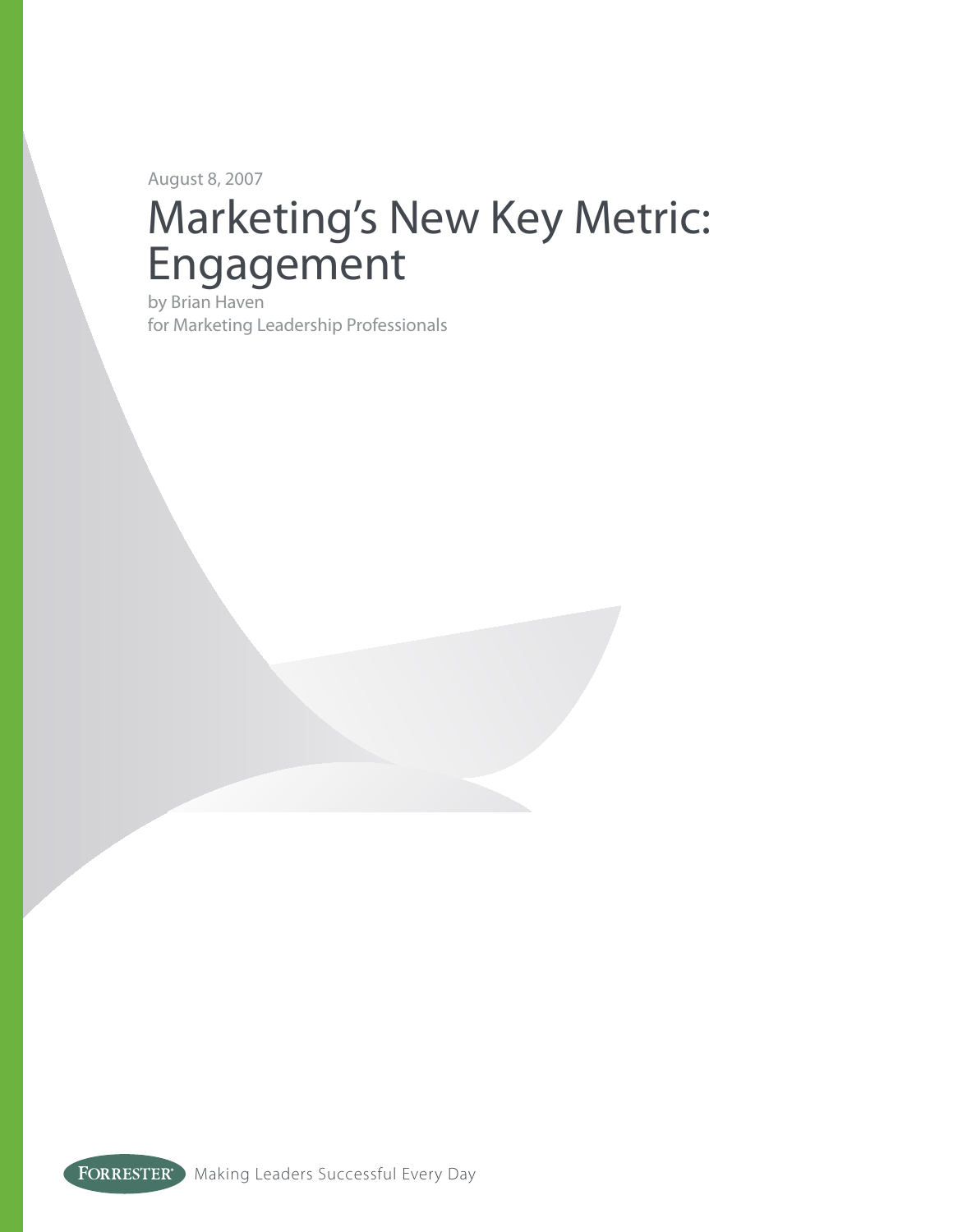

August 8, 2007 Marketing's New Key Metric: Engagement Marketers Must Measure Involvement, Interaction, Intimacy, And Influence

**by Brian Haven** with Josh Bernoff and Sarah Glass

## EXECUTIVE SUMMARY

The marketing funnel is a broken metaphor that overlooks the complexity social media introduces into the buying process. As consumers' trust in traditional media diminishes, marketers need a new approach. We propose a new metric, e*ngagement*, that includes four components: involvement, interaction, intimacy, and influence. Each of these is built from data collected from online and offline data sources. Using engagement, you get a more holistic appreciation of your customers' actions, recognizing that value comes not just from transactions but also from actions people take to influence others. Once engagement takes hold of marketing, marketing messages will become conversations, and dollars will shift from media buying to customer understanding.

## TABLE OF CONTENTS

- **Does The Marketing Funnel Need An**  2 **Upgrade?**
- **Engagement: A New Perspective On**  4 **Marketing**

The Elements Of Engagement

Making Sense Of Engagement

Putting It All Together

**Engagement Enhances Customer Insight** 12

#### WHAT IT MEANS

**Engagement Redirects The Marketing**  13**Trajectory**

## NOTES & RESOURCES

Forrester interviewed 20 vendor and user companies, including: Avenue A | Razorfish, Bazaarvoice, Biz360, BrandIntel, BzzAgent, TNS Media Intelligence/Cymfony, Digitas, The Drilling Down Project, DuPont, LeapFrog, Loyalty Builders, MotiveQuest, Nike, Organic, Procter & Gamble, Publicis & Hal Riney, Reed Business, UGENmedia, Umbria, and Visible Technologies.

#### **Related Research Documents**

"[The Enterprise Marketing Software Landscape"](http://www.forrester.com/go?docid=40761&src=42124pdf) May 7, 2007

"[The Forrester Wave™: Brand Monitoring,](http://www.forrester.com/go?docid=39442&src=42124pdf)  [Q3 2006"](http://www.forrester.com/go?docid=39442&src=42124pdf) September 13, 2006

["Five Tips For Web Analytics Success"](http://www.forrester.com/go?docid=39569&src=42124pdf) June 2, 2006

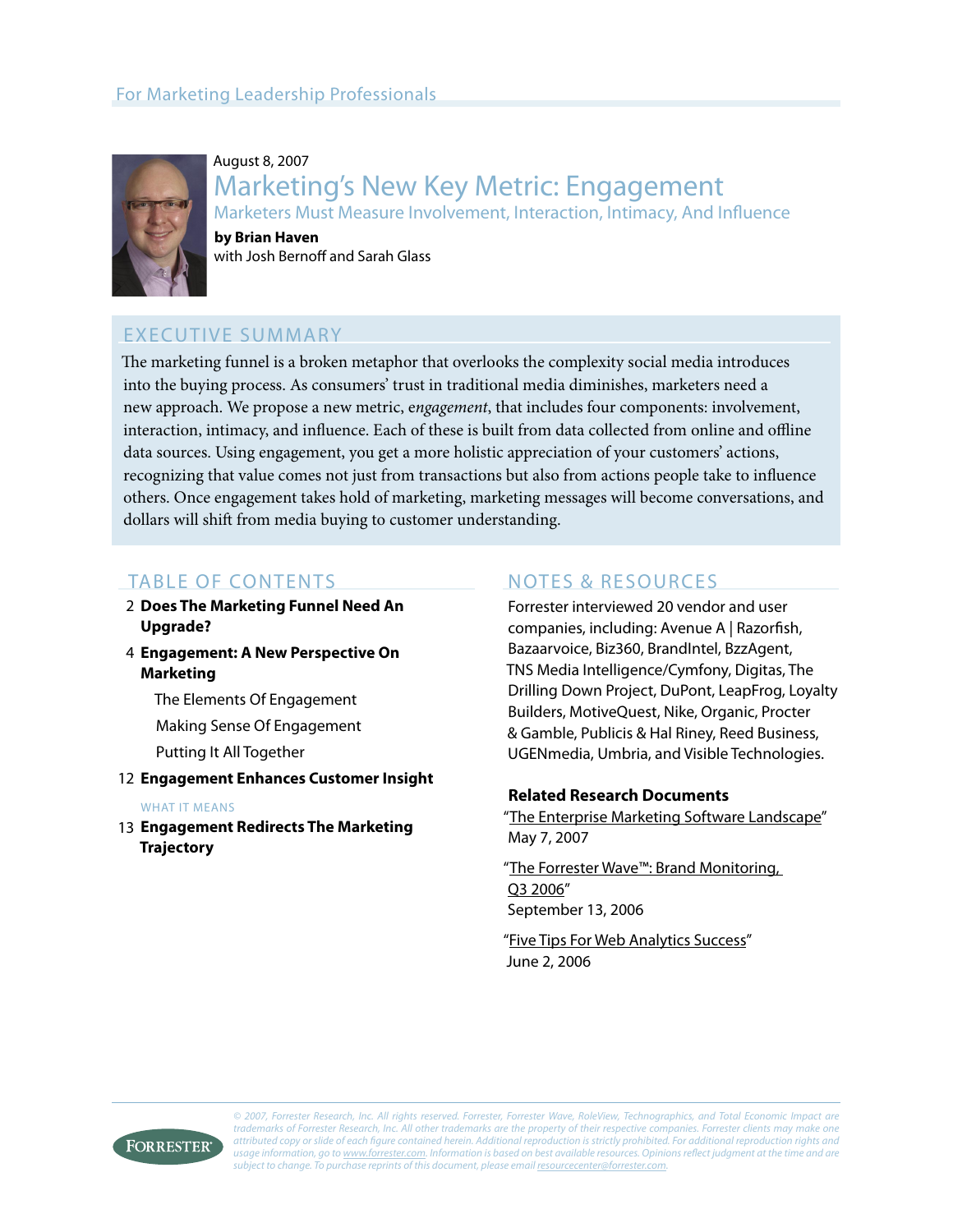#### **DOES THE MARKETING FUNNEL NEED AN UPGRADE?**

Traditionally, marketers modeled consumers' decisions as they progressed from awareness through consideration, preference, action, and loyalty — through what is called the marketing funnel (see Figure 1-1). The marketer's job was to move people from the large end down to the small end. But now it's time for a rethink, as the funnel has outlived its usefulness as a metaphor. Face it: Marketers no longer dictate the path people take, nor do they lead the dialogue. We must rethink the marketing funnel because:

- **· Complexity reigns in the middle of the funnel.** Awareness is still important; you need to know that a product or service exists in order to buy it. And the marketer's endpoint is still a transaction. But, in between, other factors such as recommendations from friends or family, product reviews, and competitive alternatives described by peers influence individuals. The funnel's consideration, preference, and action stages ignore these forces that marketers don't control. Rather than a clean linear path, the real process looks more like a complex network of detours, back alleys, alternate entry and exit points, external influences, and alternative resources (see Figure 1-2).
- **· The most valuable customer isn't necessarily someone who buys a lot.** In this socially charged era in which peers influence each other as much as companies do, good customers can't be identified solely by their purchases.1 Companies also need to track individuals who influence others to buy. For example, a customer who buys very little from you but always rates and reviews what she buys can be just as valuable as someone who buys a lot — her reviews might influence 100 other people to buy your product. Tracking only transactions and loyalty at the end of the funnel misses this significant element of influence.
- **· Traditional media channels are weakening.** Marketers continue to use mainstream media messages to move consumers into a consideration frame of mind. But passive consumption of media is waning. Individuals dismiss or ignore marketing messages in lieu of information available from an ever-increasing number of resources, such as product review sites, message boards, and online video.<sup>2</sup>
- **· Consumers force brand transparency.** Marketing and public relations teams used to have the influence to spin a message in their favor when something went wrong. But in these days of snoring cable technicians caught sleeping on a customer's couch, captured on video, and posted on YouTube or blogs blasting CompUSA for selling an empty box instead of a camera, spin is out of control.3 Online social tools, coupled with increasing social behavior online, make it easy for the truth to come out. When companies try to spin the message now, they get caught in the act, only making the problem worse.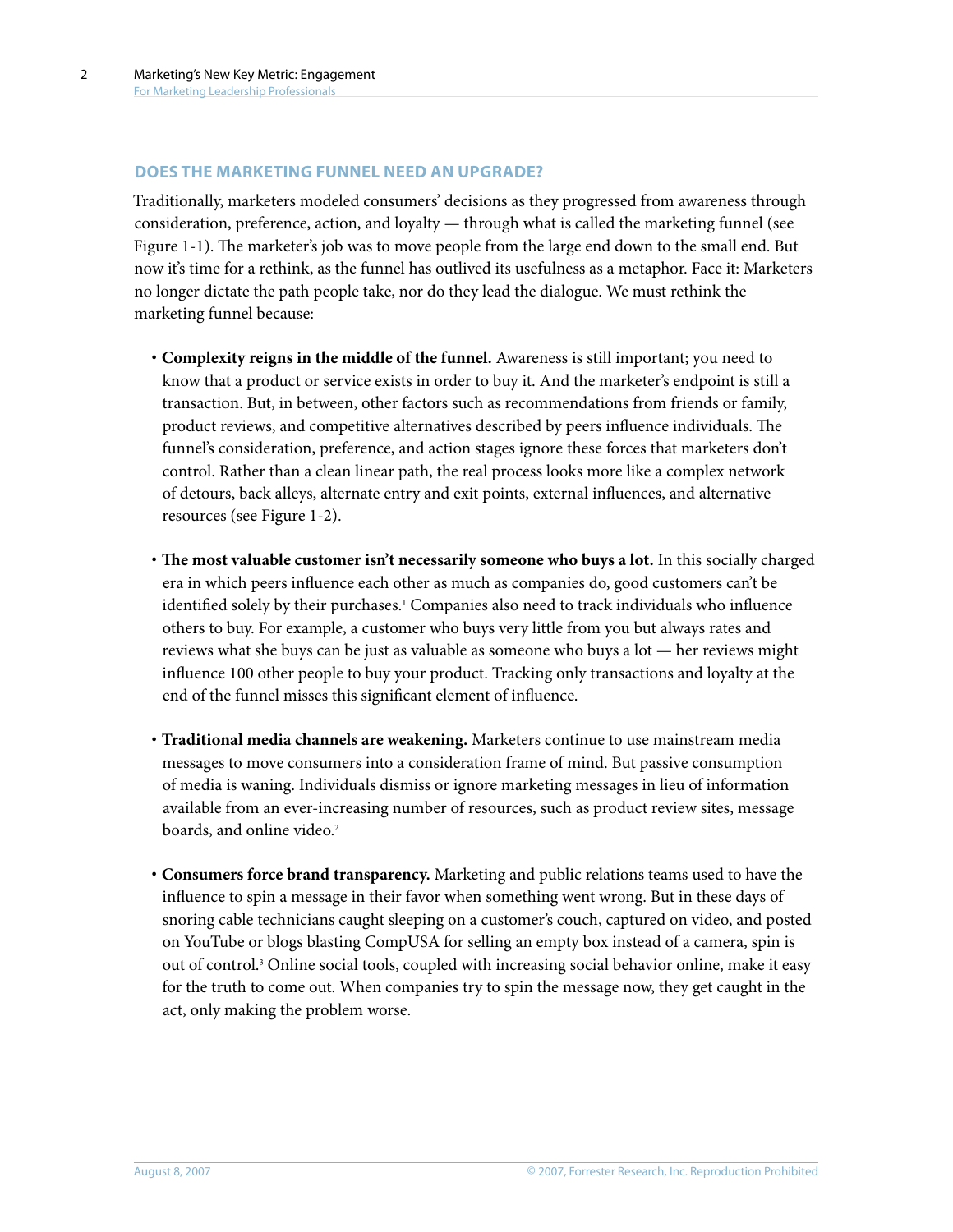

#### **Figure 1** The Traditional Marketing Funnel Fails To Model Complex Buying Paths

42124 Source: Forrester Research, Inc.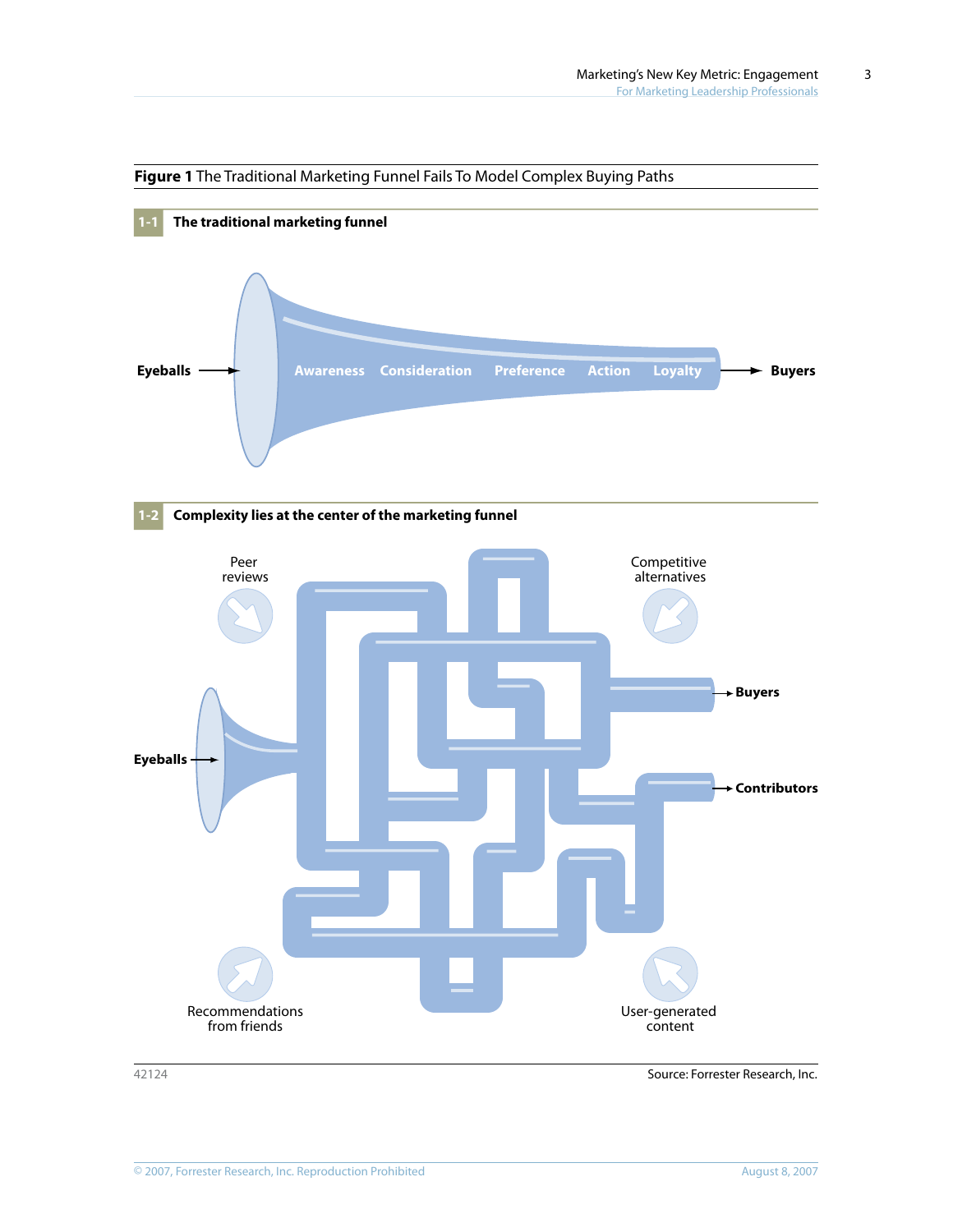**· Marketing complexity means that traditional metrics fail to capture the whole story.** Online metrics like unique visitors to a Web site, number of pages viewed, and time spent per page mimic offline media metrics of reach and frequency. But these measurements don't indicate the engagement of an individual; they fail to capture the sentiment, opinion, and affinity a person has toward a brand as manifested in ratings, reviews, comments in blogs or discussion forums, or likelihood to recommend to a friend.

## **ENGAGEMENT: A NEW PERSPECTIVE ON MARKETING**

If the funnel no longer accurately reflects what marketers can influence, why do they still cling to it? Because they can measure it, which is reassuring, even if it no longer accurately reflects the real buying process. And, of course, there are no useful alternatives. We believe that marketers need a new approach to understanding customers and prospects. This new type of measurement — *engagement*  encompasses the quantitative metrics of site visits and transactions, the qualitative metrics of brand awareness and loyalty, and the fuzzy areas in the middle best characterized by social media. Our definition of engagement includes four components (see Figure 2):4

*Engagement is the level of involvement, interaction, intimacy, and influence an individual has with a brand over time.*

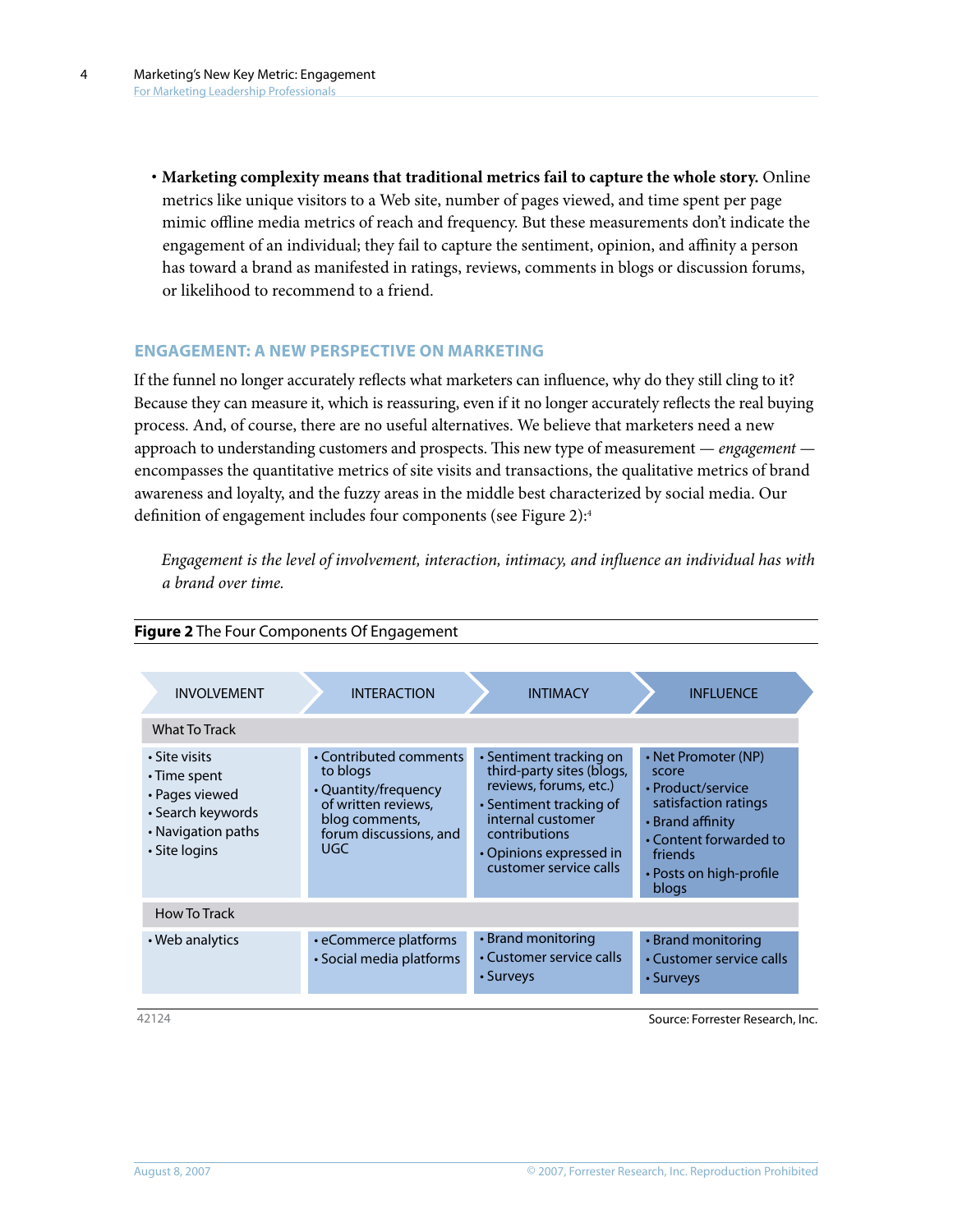## **The Elements Of Engagement**

Engagement goes beyond reach and frequency to measure people's real feelings about brands. It starts with their own brand relationship and continues as they extend that relationship to other customers. As a customer's participation with a brand deepens from site use and purchases (involvement and interaction) to affinity and championing (intimacy and influence), measuring and acting on engagement becomes more critical to understanding customers' intentions. The four parts of engagement build on each other to make a holistic picture.

- **· Involvement.** This component is the most basic measurement of engagement and reflects the measurable aspects of an individual's relationship with a company or brand. It includes actions like visits to a site or a physical store, time spent per page, and pages viewed. While this alone isn't sufficient, measuring these activities is critical because they are often the first point of interaction an individual has with a brand and are the foundation for making the connections to other metrics.<sup>5</sup> For example, Reed Business tracks visitors to its Web sites, the time they spend, the articles they read by category or channel, and pages they view per week (and across other time periods). This helps Reed Business distinguish between first-time and repeat visitors, and informs the company of the depth, frequency, and level of interactions of their visits, helping it determine its content agenda. You can use Web analytics services like Omniture, Web Trends, or Visual Sciences to measure these activities.<sup>6</sup>
- **· Interaction.** This component provides the depth that involvement alone lacks by measuring events in which individuals contribute content about a brand, request additional information, provide contact information, or purchase a product or service. Where involvement measures touches, interaction measures actions. These include click-throughs, completed transactions, blog comments, social network connections, and uploaded photos and videos. Social media contributions increasingly play a role in calculating the value of a customer and are vital to tracking emerging behaviors. For example, PETCO tracks when customers browse and sort by top-rated items and then buy a product, allowing the company to identify the effect usergenerated content (UGC) has on purchases. You can use eCommerce platforms to provide transaction data, while social media platforms like Bazaarvoice and UGENmedia track actions like ratings and reviews, photos or videos uploaded, or connections made in social networks.
- **· Intimacy.** This component goes beyond interaction to measure the affection or sentiment an individual holds for a brand. This includes her opinion, perspective, or passion for the brand as represented by the words she uses and the content she creates. Intimacy is the critical new component that sheds light on customer's feelings about your brand (positive or negative), and, with new services, it can be tracked almost in real time, providing ample opportunity to correct a problem or seize an opportunity before it wanes. For example, Del Monte's pet food division used Umbria's brand monitoring services to track online conversations about how owners perceive their pets, yielding fascinating differences — for example, Gen Yers think of them as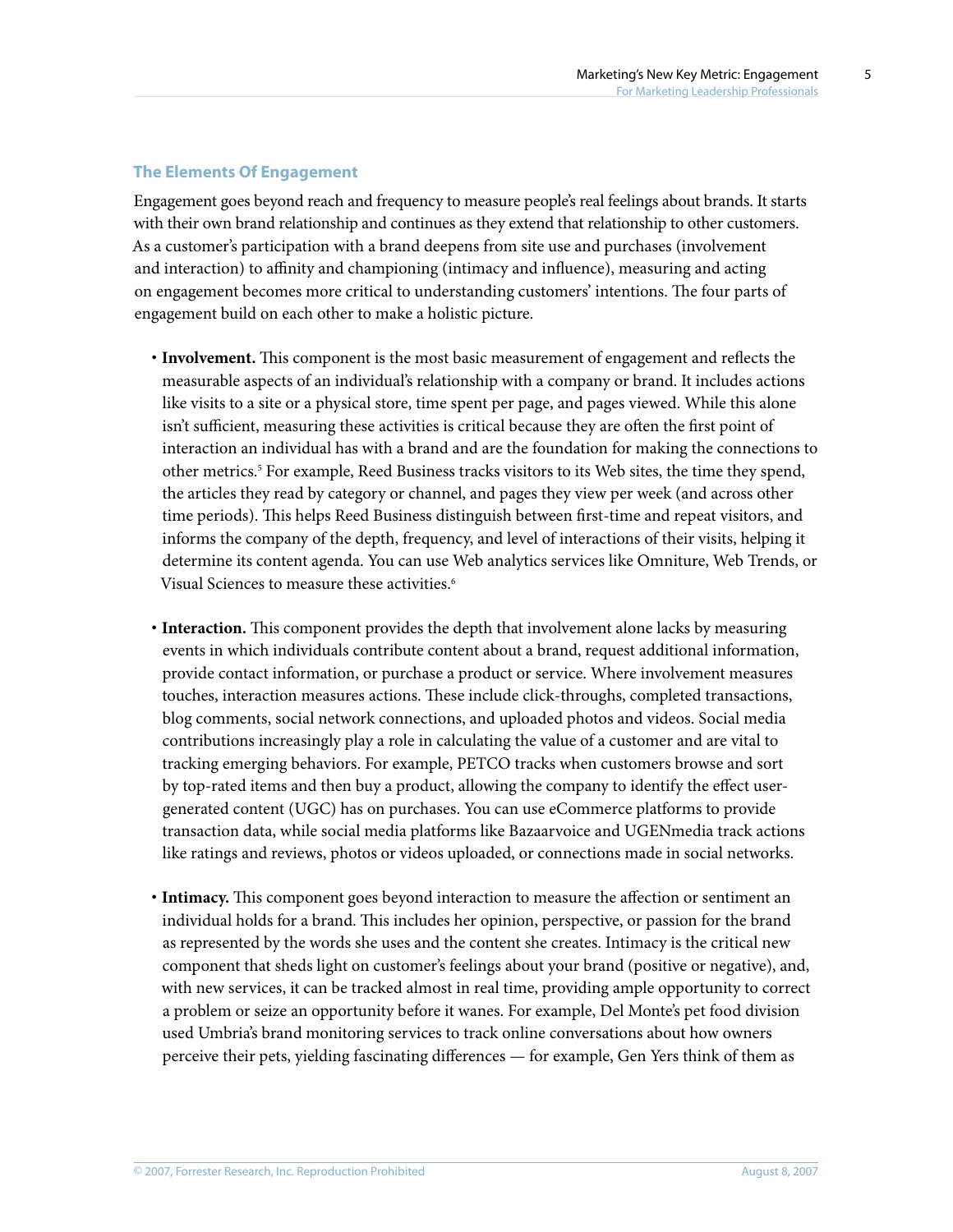accessories, Gen Xers think of them as family and worry about how to fit them into their busy schedule, and Boomers consider them people too. Brand monitoring firms like TNS Media Intelligence/Cymfony, MotiveQuest, Biz360, Umbria, and BrandIntel measure sentiment in online venues, including social networks, discussion forums, blogs, and video-sharing sites.7

**· Influence.** This component looks beyond even sentiment to determine an individual's likelihood to encourage a fellow customer to consider or buy a brand, product, or service. Qualitatively, it includes brand awareness, loyalty, and the possibility of purchasing again. It also includes quantitative metrics like the Net Promoter (NP) score, measuring a person's likelihood to make a recommendation to a friend.<sup>8</sup> Understanding your customer's intention to return, repurchase, or recommend is critical to building a forward-looking profile of your customer. For example, BrandIntel tracked sentiment about the film *Snakes On A Plane* and TV series *Heroes*. Eighty percent of the conversation about *Snakes On A Plane* focused on the hype of the film and Samuel L. Jackson the actor, not his character, while *Heroes* conversations were all about the characters and the premise of the show. This is why *Heroes* is a hit and *Snakes* was a flop; BrandIntel's studies show that people aren't really engaged unless they're talking about plot and characters rather than hype and actors. You can measure influence through opt-in surveys, mailed questionnaires, or customer service calls and phone surveys.

#### **Making Sense Of Engagement**

With a new set of components — involvement, interaction, intimacy, and influence — companies can integrate data from many sources to build the engagement profile, an aggregate description of the types and levels of engagement your customers exhibit. But with all this new data, what metrics matter, and how can you combine them? To understand how engagement affects customer value, consider these three customer scenarios that reflect different customers and how they approach one brand, an online retailer:

- **· Charlie: passive participant.** Charlie's just not that into you. You see him on your site as an occasional visitor who does not recommend the brand and reads the company blog about gadgets but does not comment. Still, his behaviors on the site liken him to people who tend to have a favorable sentiment about the products they're researching (see Figure 3). Since Charlie isn't a registered user, you'll need to track his actions on the site (pages viewed, time spent, etc.) and measure the sentiment of the occasional anonymous content he contributes (comments, discussions, etc.) as well as the sentiment on the sites and pages that refer him, tracked through browser cookies. In your analysis of engagement of visitors like Charlie, you would match their characteristics to similar users who are registered and, from that, extrapolate their loyalty and likeliness to recommend.
- **· Steven: semiactive participant.** Steven is ready to be turned on to your brand. He visits the site in bursts surrounding product purchases, has become loyal, and writes highly influential reviews of the sports equipment products he buys, even though he feels that the product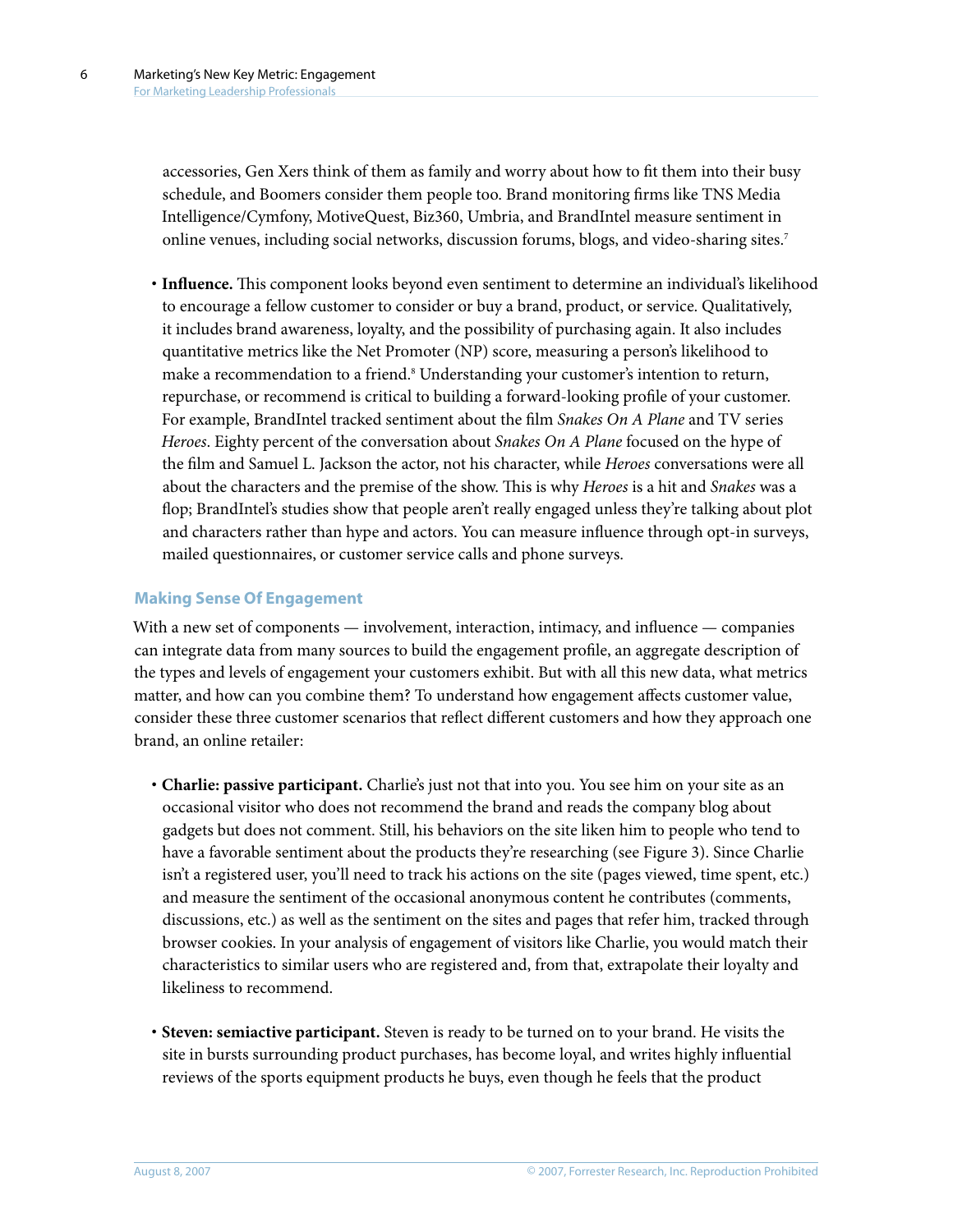research tools and information are lacking (see Figure 4). For users like Steven, you should track activities surrounding purchases (before and after) and the time between a transaction and his review of the product. Measure the sentiment of product reviews, the actions taken after reading unfavorable content, and the influence his reviews have on other customers' purchasing behaviors. You need to ascertain what motivates him to contribute content and try to encourage more of that behavior.

**· Sarah: brand zealot.** Sarah could turn out to be one of your most valuable customers. She is an avid fan of the site's pet accessories, is a highly active visitor who recommends the site to every pet owner she knows, and actively contributes content to the site's online community, even though she sometimes posts negative comments about products after making customer service calls (see Figure 5). For zealots like Sarah, it's important to track the quantity and frequency of reviews, profile updates, blog posts, forum discussions, and other content contributions. You should also measure the sentiment of her contributions and use surveys to keep a pulse on her affinity for the brand and intent to continue to participate. For some brands, it would make sense to start a brand ambassador program to draw users like Sarah closer to the company and energize their word-of-mouth.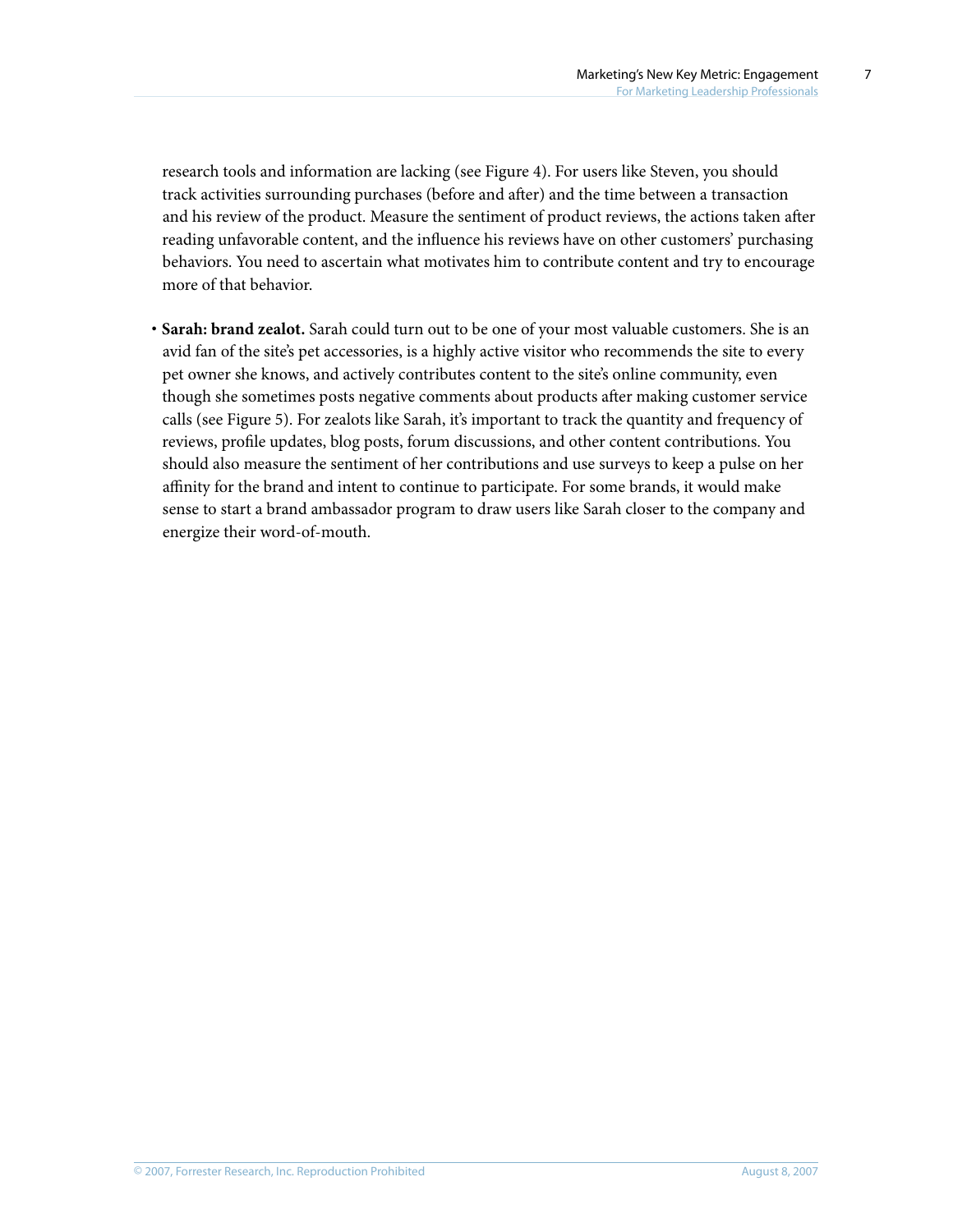## **Figure 3** Passive Participant

|  | <b>PROFILE-CHARLIE</b><br>• Passive participant<br>• Reads and views others' contribution<br>• Only participates on rare occasions<br>• Not registered on the site |
|--|--------------------------------------------------------------------------------------------------------------------------------------------------------------------|
|--|--------------------------------------------------------------------------------------------------------------------------------------------------------------------|

| <b>Involvement</b>                                                                                                                                                                                                                                                                                                                  | <b>Interaction</b>                                                                                                                        | <b>Intimacy</b>                                                                                                                                                                                                                                                                                                                                                                                                  | <b>Influence</b>                                                                                                                                                                                                                                                                                                                                                                           |  |
|-------------------------------------------------------------------------------------------------------------------------------------------------------------------------------------------------------------------------------------------------------------------------------------------------------------------------------------|-------------------------------------------------------------------------------------------------------------------------------------------|------------------------------------------------------------------------------------------------------------------------------------------------------------------------------------------------------------------------------------------------------------------------------------------------------------------------------------------------------------------------------------------------------------------|--------------------------------------------------------------------------------------------------------------------------------------------------------------------------------------------------------------------------------------------------------------------------------------------------------------------------------------------------------------------------------------------|--|
| <b>Activities</b>                                                                                                                                                                                                                                                                                                                   |                                                                                                                                           |                                                                                                                                                                                                                                                                                                                                                                                                                  |                                                                                                                                                                                                                                                                                                                                                                                            |  |
| • Visits the site one to two<br>times per month<br>• Spends about 10 to 15<br>minutes browsing<br>• Primarily uses search to<br>find products<br>• Browses the tech<br>gadgets category<br>• Seems to purchace<br>at the physical<br>retail locations<br>•10% of the time, Charlie<br>is referred from a<br>third-party review site | • Reads company blogs<br>about products<br>• Commented on blog<br>posts three times in the<br>past six months<br>• Reads customer reviews | • Text analysis shows that<br>the few comments<br>Charlie makes tend to<br>show favorable<br>sentiment<br>$\cdot$ Text analysis of the<br>reviews Charlie reads<br>includes both favorable<br>and unfavorable<br>reviews of the product<br>• Text analysis of the<br>views on third-party<br>review sites, particularly<br>the site that refers<br>Charlie on occasion,<br>tend to be slightly less<br>favorable | • Basic demographics of<br>gadget lovers show that<br>Charlie is most likely<br>male, 18 to 35, with<br>moderate to high<br>income (he's<br>actually 28 with low to<br>moderate income)<br>• People in this segment<br>who are linked to<br>registration data and<br>browse the same<br>categories have low<br>NP scores and rank the<br>products and online<br>services as "satisfactory" |  |
|                                                                                                                                                                                                                                                                                                                                     |                                                                                                                                           |                                                                                                                                                                                                                                                                                                                                                                                                                  |                                                                                                                                                                                                                                                                                                                                                                                            |  |

Level of intensity from low to high

|  |  | $\bullet$ . The contract of $\bullet$ is the contract of $\bullet$ in the contract of $\bullet$ is the contract of $\bullet$ |  |
|--|--|------------------------------------------------------------------------------------------------------------------------------|--|
|  |  | Lo Hi Lo Hi Lo Hi Lo Hi Lo                                                                                                   |  |

42124 Source: Forrester Research, Inc.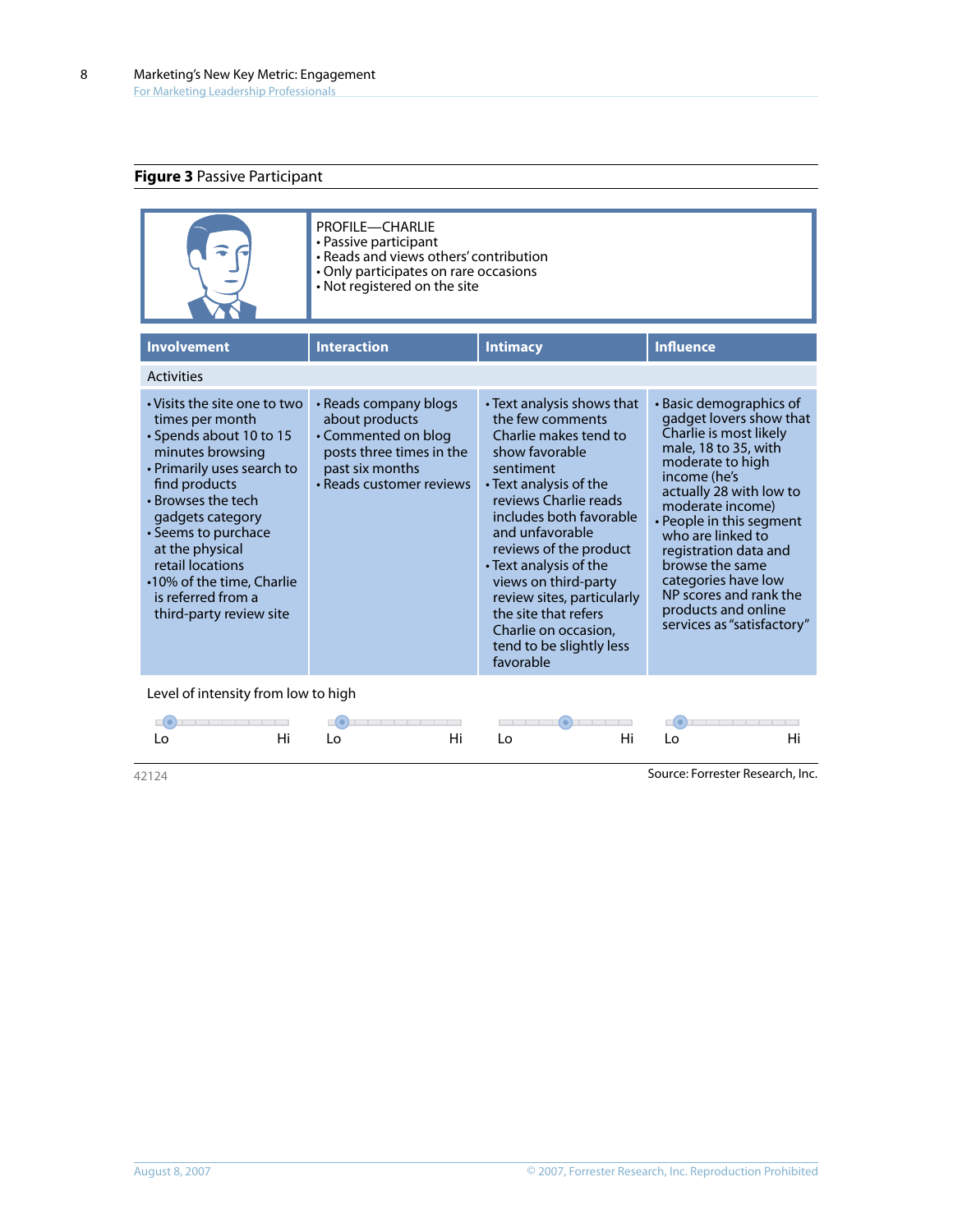## **Figure 4** Semiactive Participant

|                                                                                                                                                                                                                                                                             | <b>PROFILE-STEVEN</b><br>• Semiactive participant<br>$\cdot$ Fan of the brand<br>• Contributes in large bursts,<br>with big gaps in between                                                                                                                                                                                                                                                                                                                                |                                                                                                                                                                                                                                                                                           |                                                                                                                                                                                                                                                                        |
|-----------------------------------------------------------------------------------------------------------------------------------------------------------------------------------------------------------------------------------------------------------------------------|----------------------------------------------------------------------------------------------------------------------------------------------------------------------------------------------------------------------------------------------------------------------------------------------------------------------------------------------------------------------------------------------------------------------------------------------------------------------------|-------------------------------------------------------------------------------------------------------------------------------------------------------------------------------------------------------------------------------------------------------------------------------------------|------------------------------------------------------------------------------------------------------------------------------------------------------------------------------------------------------------------------------------------------------------------------|
| <b>Involvement</b>                                                                                                                                                                                                                                                          | <b>Interaction</b>                                                                                                                                                                                                                                                                                                                                                                                                                                                         | <b>Intimacy</b>                                                                                                                                                                                                                                                                           | <b>Influence</b>                                                                                                                                                                                                                                                       |
| <b>Activities</b>                                                                                                                                                                                                                                                           |                                                                                                                                                                                                                                                                                                                                                                                                                                                                            |                                                                                                                                                                                                                                                                                           |                                                                                                                                                                                                                                                                        |
| • Just made a recent<br>purchase after 12<br>months of inactivity<br>• Typically visits the site<br>three to four times<br>per month<br>• Browses forums and<br>company blogs just<br>before and after buying<br>• On average, spends 25<br>minutes on the site<br>browsing | • Wrote a review of a<br>recently purchased<br>product; 32% of the<br>people who read his<br>review (53) purchased<br>the product<br>• Commented on six posts<br>from the company blog<br>about specific products<br>• Engaged in a weeklong<br>discussion in a forum on<br>the company's site on a<br>recently released<br>product<br>• Read an unfavorable<br>comment about a<br>product by another<br>member and requested<br>to return the product 20<br>minutes later | • Most comments about<br>the company are<br>favorable<br>• An identical username<br>on a third-party site<br>shows that he finds the<br>research tools lacking<br>some key features<br>• Steven commonly<br>responds to questions<br>posed by other<br>members in the<br>company's forums | $\cdot$ NP score of 8.7 for the<br>company's services<br>• Recently set up his<br>profile and forwarded<br>links of the products he<br>likes to his friends<br>• Survey responses from<br>multiple touchpoints<br>indicate that Steven is<br>highly loyal to the brand |
| Level of intensity from low to high                                                                                                                                                                                                                                         |                                                                                                                                                                                                                                                                                                                                                                                                                                                                            |                                                                                                                                                                                                                                                                                           |                                                                                                                                                                                                                                                                        |
| $-1$ $-1$ $-1$ $(0)$ $-1$ $-1$                                                                                                                                                                                                                                              | $\bullet$                                                                                                                                                                                                                                                                                                                                                                                                                                                                  |                                                                                                                                                                                                                                                                                           |                                                                                                                                                                                                                                                                        |



9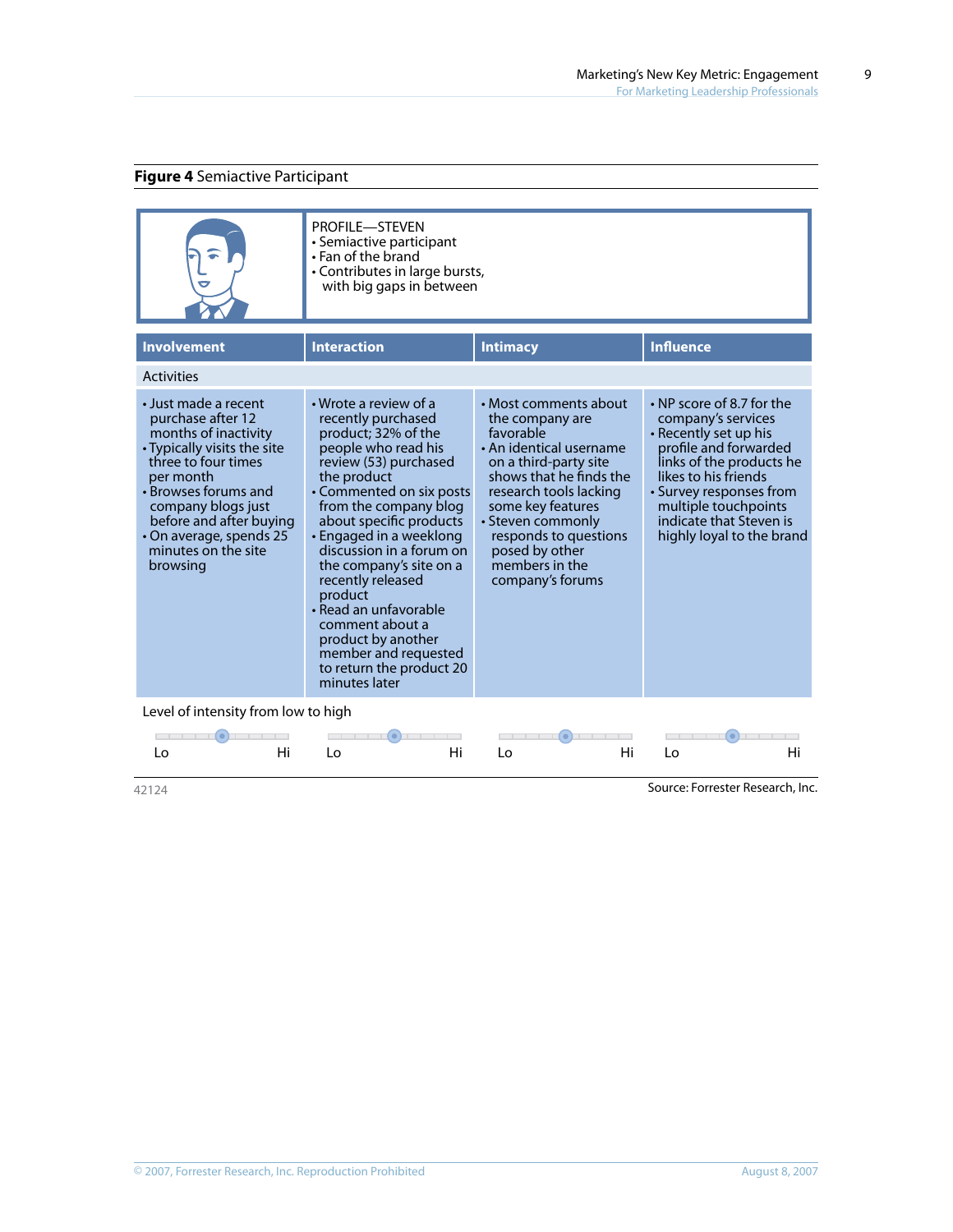## **Figure 5** Brand Zealot

|                                                                                                                                                                                                                             | PROFILE-SARAH<br>• Active participant<br>• Brand zealot<br>• Contributes content<br>• Connects with other customers                                                                                                                                                                                                                                                    |                                                                                                                                                                                                                                                                                                                                                       |                                                                                                                                                                                                                         |
|-----------------------------------------------------------------------------------------------------------------------------------------------------------------------------------------------------------------------------|------------------------------------------------------------------------------------------------------------------------------------------------------------------------------------------------------------------------------------------------------------------------------------------------------------------------------------------------------------------------|-------------------------------------------------------------------------------------------------------------------------------------------------------------------------------------------------------------------------------------------------------------------------------------------------------------------------------------------------------|-------------------------------------------------------------------------------------------------------------------------------------------------------------------------------------------------------------------------|
| <b>Involvement</b>                                                                                                                                                                                                          | <b>Interaction</b>                                                                                                                                                                                                                                                                                                                                                     | <b>Intimacy</b>                                                                                                                                                                                                                                                                                                                                       | <b>Influence</b>                                                                                                                                                                                                        |
| <b>Activities</b>                                                                                                                                                                                                           |                                                                                                                                                                                                                                                                                                                                                                        |                                                                                                                                                                                                                                                                                                                                                       |                                                                                                                                                                                                                         |
| • Visits the site three to<br>five times per week<br>• Spends 7 hours on the<br>site weekly<br>• Views top-rated<br>products and new<br>customer reviews<br>regularly<br>• Highly passionate about<br>products for her pets | • Updates her on-site<br>social network profile<br>weekly<br>• Rates 90% of all<br>non-pet-food purchases<br>• Reviews half of all<br>non-pet-food purchases<br>• Uploads photos and<br>videos of her pets<br>• Contributes topics to<br>company discussion<br>forums<br>• Uses on-site blog tool to<br>write about caring for<br>pets<br>• Answers forum<br>questions | • Reviews are mostly<br>positive, but some are<br>negative when the<br>product falls short of<br>expectations<br>• Negative comments<br>about products<br>correlate with customer<br>service calls about the<br>product<br>• A matching username<br>on a popular third-party<br>site about pets matches<br>commentary posted on<br>the company's site | $\cdot$ NP score for the brand is 9<br>• Advocates products on<br>her blog<br>• Has high satisfaction<br>rates with the brand and<br>products<br>. Indication that she<br>recommends the brand<br>to friends and family |

Level of intensity from low to high



42124 Source: Forrester Research, Inc.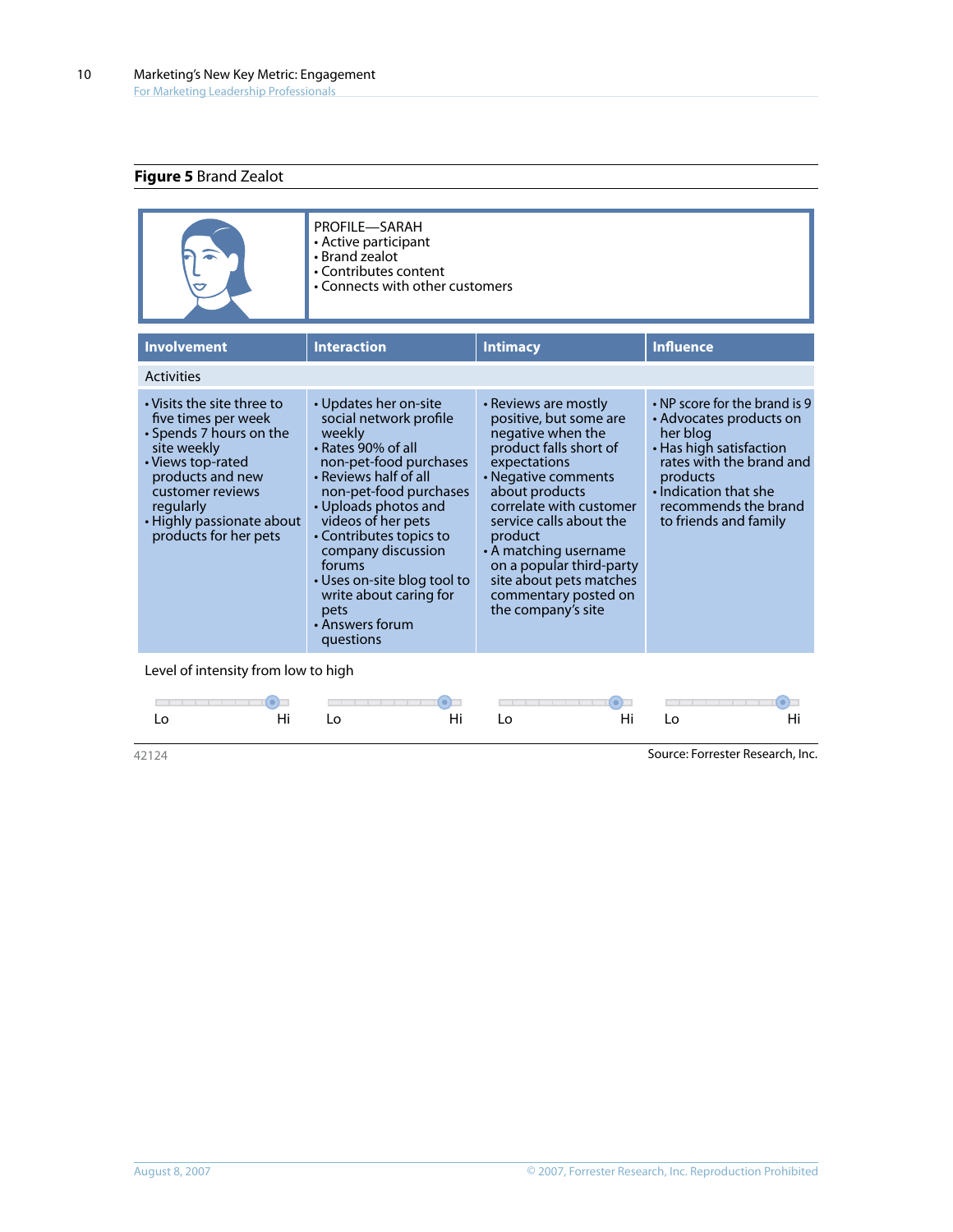## **Putting It All Together**

Now that you know what information to collect, can we provide you with a formula to measure engagement? Well, no, because it's different for each company. But you can start by identifying the key metrics that are useful to you and use them to choose and work with vendors of measurement technology.9 The engagement profiles you track will be different depending on your marketing strategy. Here are four recipes for measuring engagement, matched to company objectives:

- **· Your objective is to create awareness**. Start as you always have, tracking existing online ads, promotions, and TV commercials. To this, add tracking content contributed by brand advocates, such as product reviews or comments in discussion forums. Measure the sentiment of that UGC, including venues you don't control such as third-party product review sites. Additionally, track influence through customers' intent to recommend the product to a friend by conducting a survey or witnessing actions on peer review sites like Epinions and TripAdvisor.10 A good example: A large national financial institution used brand monitoring service Biz360 to identify key message pickup from its Superbowl ad in both traditional and interactive channels, and used that buzz measurement to evaluate the expenditure.
- **· Your objective is to drive transactions**. Track involvement to identify how people use your site (page views, navigation paths, etc.) and merge that information with the effect UGC has on others' purchases. This way you can discover the content and actions that increase a customer's likelihood to buy. For example, CompUSA uses Bazaarvoice's services to provide product ratings and reviews, then tracks the effect reviews have on the buying behavior of readers. They've found that customers acquired via review-related searches convert at a 60% higher rate than the average customer and spend 50% more per order.
- **· Your objective is to build brand preference.** Track involvement on your own site as well as referrals from other sites to identify the content people use to make decisions. Understanding how intimate customers are with your brand and what increases intimacy will establish what it takes to convince a person to choose you over a competitor. For example, a large auto manufacturer launched a new SUV, but sentiment in discussion forums (measured using brand monitoring services) indicated that the off-road capabilities of the vehicle were not believable. Then, using imagery of the SUV performing in off-road conditions, the company was able to track a change in perception, which resulted in outselling its competitors that quarter.
- **· Your objective is to increase loyalty.** Track recurring purchases, positive commentary, and intent to recommend. Analyze the characteristics and behaviors of known loyalists to determine what you should do to motivate potential loyalists to make the leap. Monitor sentiment about products in forums and in blog comments to track those actions that commonly encourage or discourage repeat purchase and respond accordingly through incentives, product modifications, or services enhancements. For example, in 2006, Mini Cooper decided to boost its community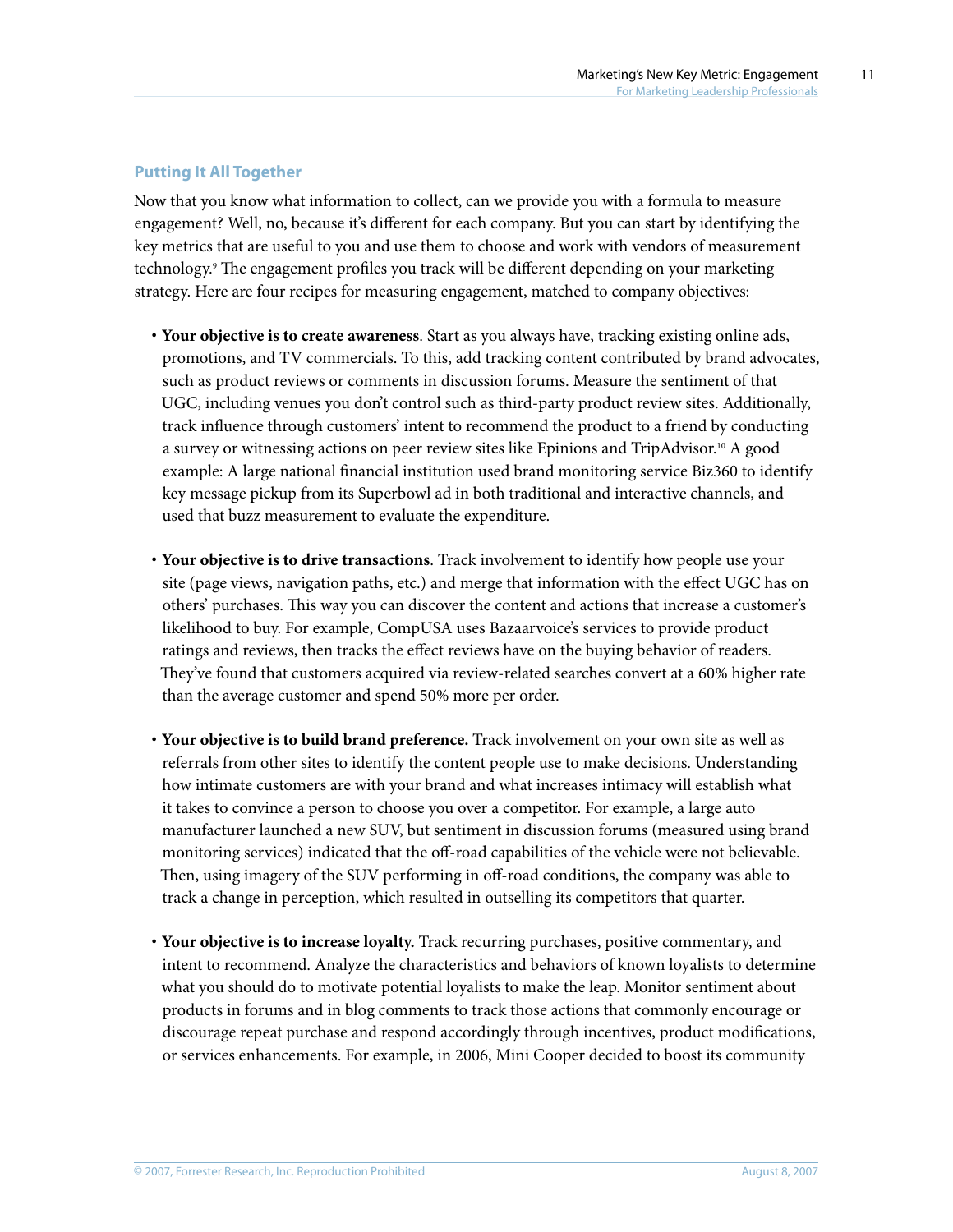efforts in a year with no new product announcements to strengthen loyalty and avoid being seen as a fad. Working with MotiveQuest, it used brand monitoring services and confirmed that the emotion expressed by owners in the Mini community set it apart from other vehicles. In addition, Mini Cooper was able to monitor the results of the brand's community efforts and evolve future communications.

#### **ENGAGEMENT ENHANCES CUSTOMER INSIGHT**

Measuring engagement is a new concept, and no measurement vendors provide unified services to help tie it all together — yet. To get started, you'll need to take the first steps alone. But starting small and remaining focused on a few objectives at a time (such as connecting UGC to increased purchases or linking sentiment to loyalty) allows you to identify the metrics that matter to you most. Integrate your customer perspective across channels and campaigns by using a variety of online and offline metrics, so you can calculate the value of new channels and identify efficient strategies for them.11 And consider the payoff of your hard work. You'll be able to:

- **· Measure and learn from things you currently ignore.** Qualitative metrics like feelings, affinity, and sentiment are difficult to track. And when you *can* collect the information, it has historically been complicated or impossible to use with other data. But social media makes it easier for customers to offer up their opinion, and, as a result, all that data is sitting out there waiting to be mined. Companies should track these metrics on a regular basis with brand monitoring services, partly to get insights that no survey would ever detect, since they come right from the minds of the customers. For example, a kitchen hardware manufacturer should track commentary in discussion forums about home renovation to get ideas about product shortcomings, identify new or improved products, and track impact on actual sales.
- **· Identify customers who influence others to buy.** A person who contributes content, such as a product review or a video of the product in use, may be far more valuable than the average purchaser.12 As a result, your idea of who you consider a good customer should become more robust, and you should make tactical offers with finer control to drive the behavior of these customers. For example, a sporting goods retailer should identify customers who make significant product reviews that influence others' purchases, then initiate programs to encourage those customers to contribute more content.
- **· Encourage behavior across multiple touchpoints online and offline.** The engagement profile crosses channels. Once you establish engagement profiles based on online data, the next step is to tie in data from offline sources, such as in-store transactions, phone or catalog orders, and customer service calls. For example, a quick service restaurant should determine if customers that are heavy users of its in-store loyalty program are more likely to provide favorable sentiment in online discussion forums or possess an increased likelihood to recommend the food to a friend.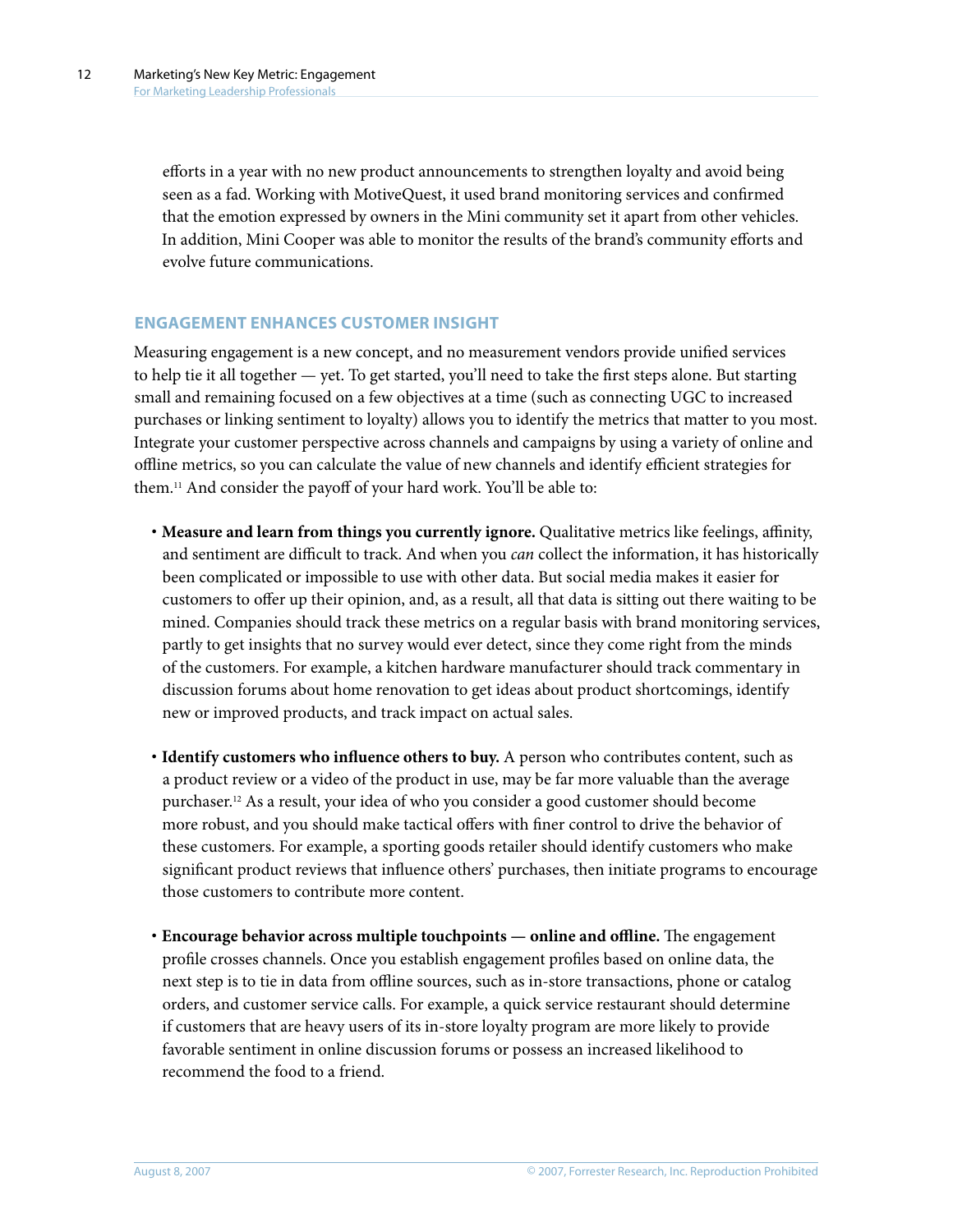#### WHAT IT MEANS

#### **ENGAGEMENT REDIRECTS THE MARKETING TRAJECTORY**

As they understand and leverage customer engagement, firms will begin to collaborate with loyal, passionate users on brand messages. But the further implications are broad and sweeping.

- **· Rather than just targeting new customers, firms will increasingly market to their alumni.** As engagement exposes the value of UGC, brand graduates will become the new target. Even customers who no longer have a need for your products or services still have something to say. Marketers will target customers who have exited the final life-stage of your product, enticing them to provide parting wisdom for existing customers. For example, imagine if Pampers awarded points redeemable at Gap Kids for customers that continue to participate in discussions about baby care, even after their own child no longer needs Pampers' products.
- **· Metrics will focus on the acquisition of evangelists rather than purchasers.** Marketers currently measure the performance of interactive marketing tactics with metrics like cost per thousand views (CPM), cost per click (CPC), or cost per acquisition (CPA). As marketers establish the value of a contribution in relation to a purchase, a new metric will emerge: the cost per acquired advocate (CPAA). Nike may determine that the cost to recruit runner hobbyists who are vocal about Nike's products is more effective than marketing solely to ordinary shoe buyers, because the advocates influence other runners to buy.
- **· People will hold brands to higher quality standards.** Marketers will begin to allow evangelists and contributors to collaborate on the brand message. When this transition happens, customers will demand better quality, refusing to jeopardize their credibility in the community over poor-quality products. This customer requirement will force companies to increase spending in R&D and add a new group within marketing: the Customer Understanding Group. For example, Verizon FiOS might learn that customers demand improved service performance before they'll volunteer to advocate the brand. As a result, Verizon could assemble a team of marketers, product development specialists, and market researchers to conduct a customer needs study and redesign its service to perform better and meet new customer desires.
- **· Marketing dollars will shift from outbound communication to data analysis.** With the brand message partly in the hands of loyal customers, the marketing organization will realize that fewer dollars need to be spent on mass communication. Marketing spend will shift to building and nurturing brand zealots, while simultaneously reducing traditional and interactive marketing efforts. Many of these marketing dollars will shift to expenditures on data acquisition and data mining. Imagine if Procter & Gamble redirected 20% of its marketing budget in traditional media and dedicated those new dollars to interactive marketing efforts, enterprise marketing measurement, and database management services. The marketer's fortunes as a brand company would then shift — careers would soar in data analysis and stagnate in media spending.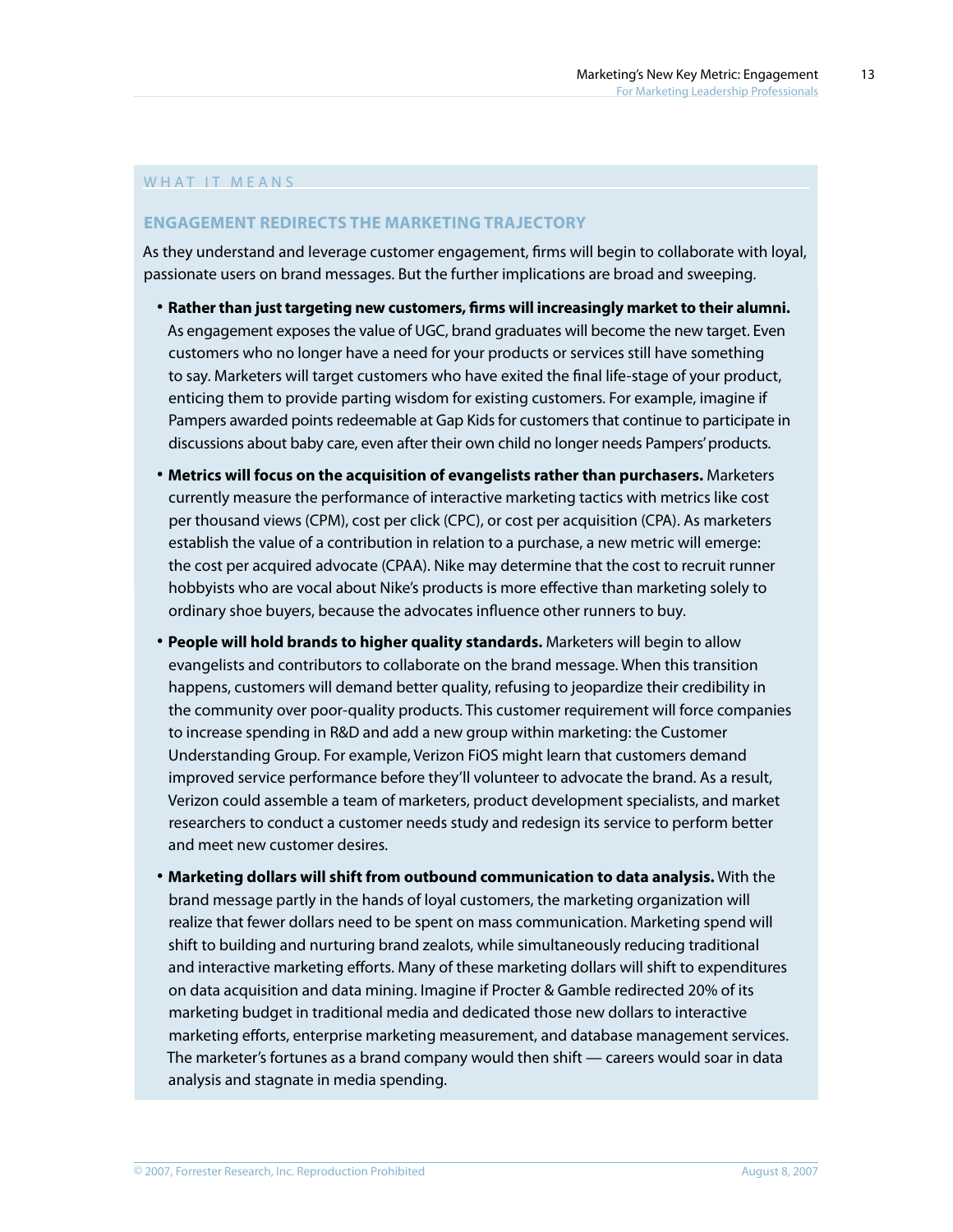- **· Audience, not product or channel, will define the new marketer.** Rather than focus on areas of expertise aligned with a channel or industry, the marketing organization will shift to a customer organization. As she focuses on influencers and consumer knowledge, the new marketer will develop a career based on her understanding of, for example, new moms, young athletes, or women reaching menopause. For example, Alison Zelen, Consumer & Market Insight manager for Axe Body Spray at Unilever, succeeded based on her intimate understanding of how young men think, gained partly from watching them in a Communispace community.<sup>13</sup> This is knowledge that transcends the consumer packaged goods category.
- **· Engagement will force B2B marketers to take the social media plunge.** B2B marketers' slow adoption of social technologies will be accelerated when community sites emerge discussing the merits (benefits and limitations) of their products and services.14 B2B marketers will recognize that social media is critical to their business because all of their customers are online and one unhappy customer can cost them millions of dollars in business. Imagine this: A new enterprise product from HP, Oracle, or Microsoft fails to deliver on its promise for a prominent client. The key decision-maker at the client company is an avid blogger and posts about the poor performance of the product. A groundswell of unhappy customers develops, and three developing deals fall through as a result, costing the vendor more than \$5 million in potential new business. Events like this will persuade B2B marketers in a heartbeat to measure engagement.

#### **ENDNOTES**

- 1 More than one-quarter of online consumers contribute to discussion boards or submit a rating or review of a product. See the January 25, 2007, "[Leveraging User-Generated Content](http://www.forrester.com/go?docid=40753&src=42124pdf)" report.
- 2 Only 13% of consumers say they buy products because of their ads, and a mere 6% believe that companies generally tell the truth in ads. See the November 27, 2007, ["Consumers Love To Hate Advertising"](http://www.forrester.com/go?docid=39631&src=42124pdf) report.
- <sup>3</sup> The video of the Comcast technician is located at http://www.youtube.com/watch?v=CvVp7b5gzqU. The blog post about CompUSA's sale of an empty camera box is located at http://www.thepomoblog.com/ archive/lifeslices-all-sales-final-is-not-a-license-for-theft.
- 4 In marketing today, the term engagement has a plethora of definitions coming from many different organizations. For example, the Advertising Research Foundation (ARF) defines engagement as: "turning on a prospect to a brand idea enhanced by the surrounding context." The Web Analytics Association sticks to today's components of measurement (internal search terms, top pages and content requested, customer retention rate, time for a user to navigate the site, etc.) to help encourage better usability. But we're arguing for a more comprehensive definition that addresses all of the many touchpoints an individual has with a brand. The ARF definition of engagement can be found at http://www.thearf.org/research/engagement. html. The Web Analytics Association explanation of measuring engagement is located at http://www. webanalyticsassociation.org/en/art/?102.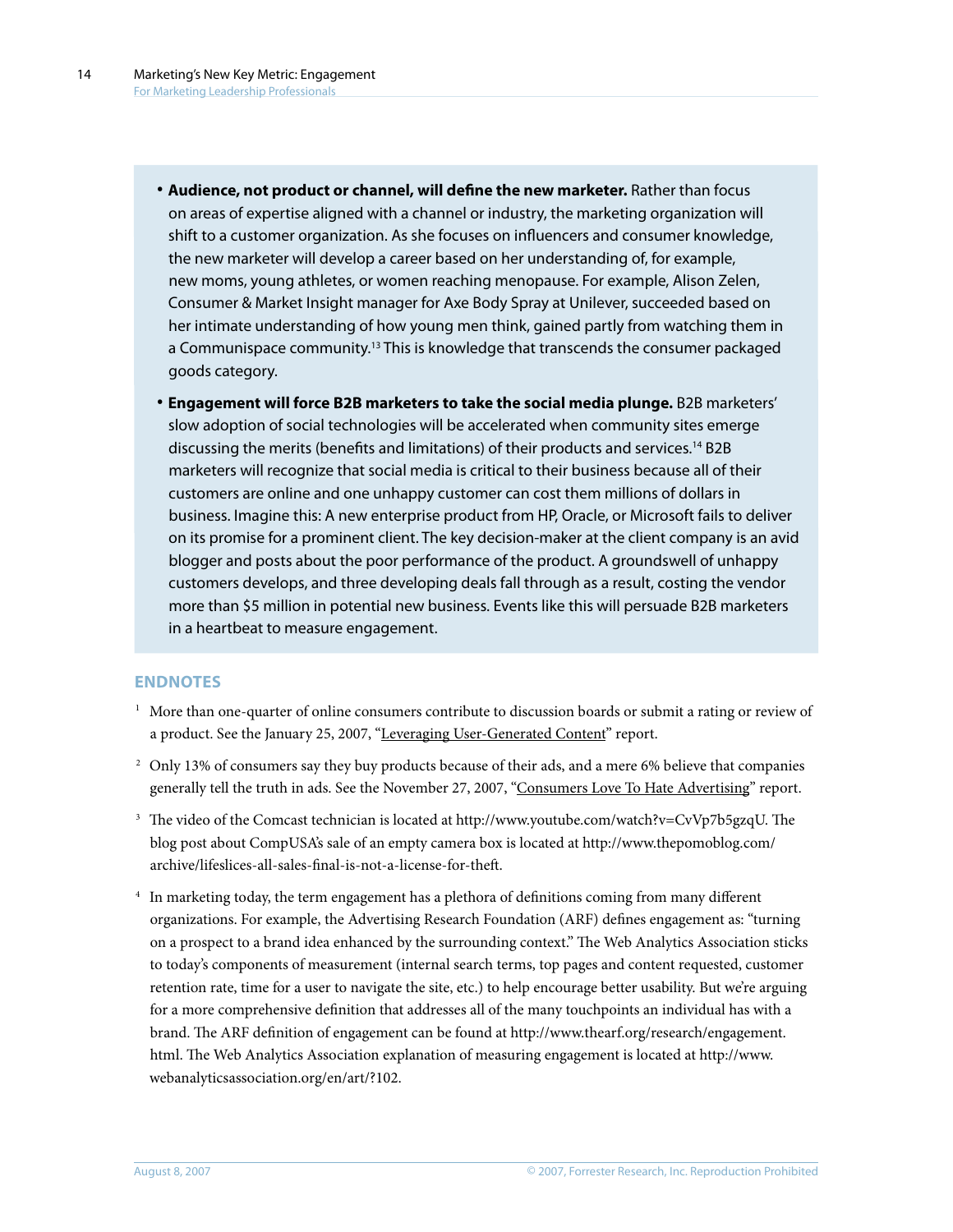- 5 To get the most out of your Web analytics efforts: 1) connect customer behavior to business results; 2) present analytics data to business owners regularly; 3) assign a single owner to each metric; 4) create rapid response plans; and 5) add staff to accelerate ROI. See the June 2, 2006, ["Five Tips For Web Analytics](http://www.forrester.com/go?docid=39569&src=42124pdf)  [Success"](http://www.forrester.com/go?docid=39569&src=42124pdf) report.
- 6 Based on our analysis, four vendors rose to the top of our evaluation: WebTrends for its strengthening product line, flexible deployment, and global presence; Omniture because of its all-around solid product and training offerings; Visual Sciences for its market-leading technology; and Coremetrics for its respectable product coupled with the market's best customer service. See the January 13, 2006, ["The](http://www.forrester.com/go?docid=36675&src=42124pdf)  [Forrester Wave™: Web Analytics, Q1 2006](http://www.forrester.com/go?docid=36675&src=42124pdf)" report.
- $^7\,$  As consumers usurp control from companies, marketers are forced to listen more, shout less, and interact on a regular basis. Brand monitoring services have emerged to specifically focus on helping firms listen. See the September 13, 2006, ["The Forrester Wave™: Brand Monitoring, Q3 2006](http://www.forrester.com/go?docid=39442&src=42124pdf)" report.
- 8 Net Promoter alone isn't enough, but alongside other insights about customers' motivations, other metrics about customer experience touchpoints, and operational programs, Net Promoter becomes an important input into a broader measurement process. See the February 2, 2007, ["Net Promoter Scores: Good, But Not](http://www.forrester.com/go?docid=40764&src=42124pdf)  [Enough"](http://www.forrester.com/go?docid=40764&src=42124pdf) report.
- 9 Marketers need technologies that improve marketing processes and help deliver relevant and consistent customer experiences across multiple channels. Leading enterprise marketing platform (EMP) vendors aspire to be the comprehensive suite. See the May 7, 2007, "[The Enterprise Marketing Software Landscape](http://www.forrester.com/go?docid=40761&src=42124pdf)" report.
- 10 Product reviews can be found at Epinions (http://www.epinions.com), and travel reviews can be found at TripAdvisor (http://www.tripadvisor.com/).
- $11$  As marketers make strides to become more customer-centric, their need for a single agency of record diminishes. Over time, these marketers become better at managing integrated marketing campaigns — which results in spreading budgets across different agency types, building up internal capabilities, and experimenting with risk-sharing contract structures with their agencies. See the February 23, 2007, "Help [Wanted: 21st-Century Agency](http://www.forrester.com/go?docid=41433&src=42124pdf)" report.
- $12$  New tools of Web 2.0 promise to dominate the shopping landscape in the years to come. This will launch a cycle in which more consumers become comfortable using the Internet for information created by other consumers and then begin to create content of their own. See the February 20, 2007, "Trends 2007: [eCommerce And Online Retail](http://www.forrester.com/go?docid=40650&src=42124pdf)" report.
- $13$  Communispace builds and runs online communities to provide product and marketing insight for its clients. More information is available at its Web site: http://www.communispace.com.
- <sup>14</sup> B2B marketers admittedly stick to marketing tactics they say fail to work as well as they would like. See the August 2, 2006, "[B2B Marketing Needs A Makeover — Now](http://www.forrester.com/go?docid=39553&src=42124pdf)" report.